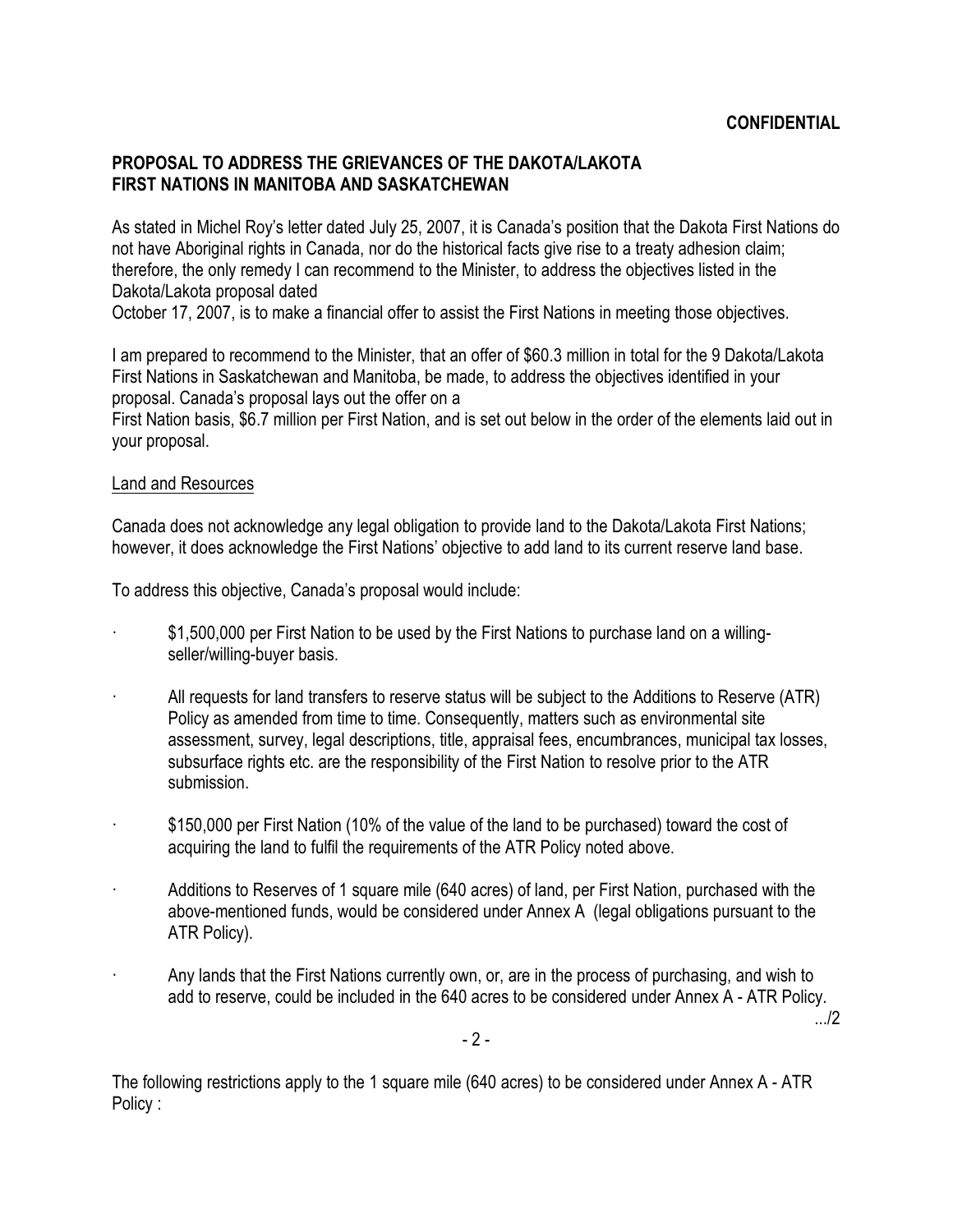- · The First Nations would have 10 years to purchase the 640 acres and submit requests for ATR.
- · A minimum selection will be approximately 160 acres. One exclusion per First Nation will be permitted, for parcel purchases of a smaller size to allow for urban acquisitions, or commercial, or non-commercial purposes.
- · Acquisitions will be confined to the province of residence of each First Nation and within reasonable proximity to their respective primary reserves.
- All other ATR requests related to land purchased with the above-mentioned funds would be outside of Annex A - ATR Policy.

## General Resource Issues

As this proposal involves providing funds to the First Nations to purchase lands on a willingseller/willing-buyer basis, the responsibility to secure surface and subsurface rights as well as addressing third party interests rests with the First Nations. These considerations must be resolved to satisfy the ATR Policy.

#### Resource Revenues

· Nothing in this proposal/agreement prevents the Dakota/Lakota First Nations from pursuing resource revenue sharing arrangements with provincial or federal authorities.

# Harvesting and Other Aboriginal Rights

· Canada confirms that the Dakota/Lakota Nations have harvesting rights in Saskatchewan and Manitoba and are included in the definition of the word 'Indian' contained in the Natural Resource Transfer Agreements in force in their province of residence. For your information, s.13, of schd 1 of the MB NRTA (identical to s. 12 schd 3 SK NRTA) specifically sets out those harvesting rights as follows..."

> *In order to secure to the Indians of the Province the continuance of the supply of game and fish for their support and subsistence, Canada agrees that the laws respecting game in force in the*

> > .../3

- 3 -

*Province from time to time shall apply to the Indians within the boundaries thereof, provided, however, that the said Indians shall have the right, which the Province hereby assures to them, of hunting, trapping and fishing game and fish for food at all seasons of*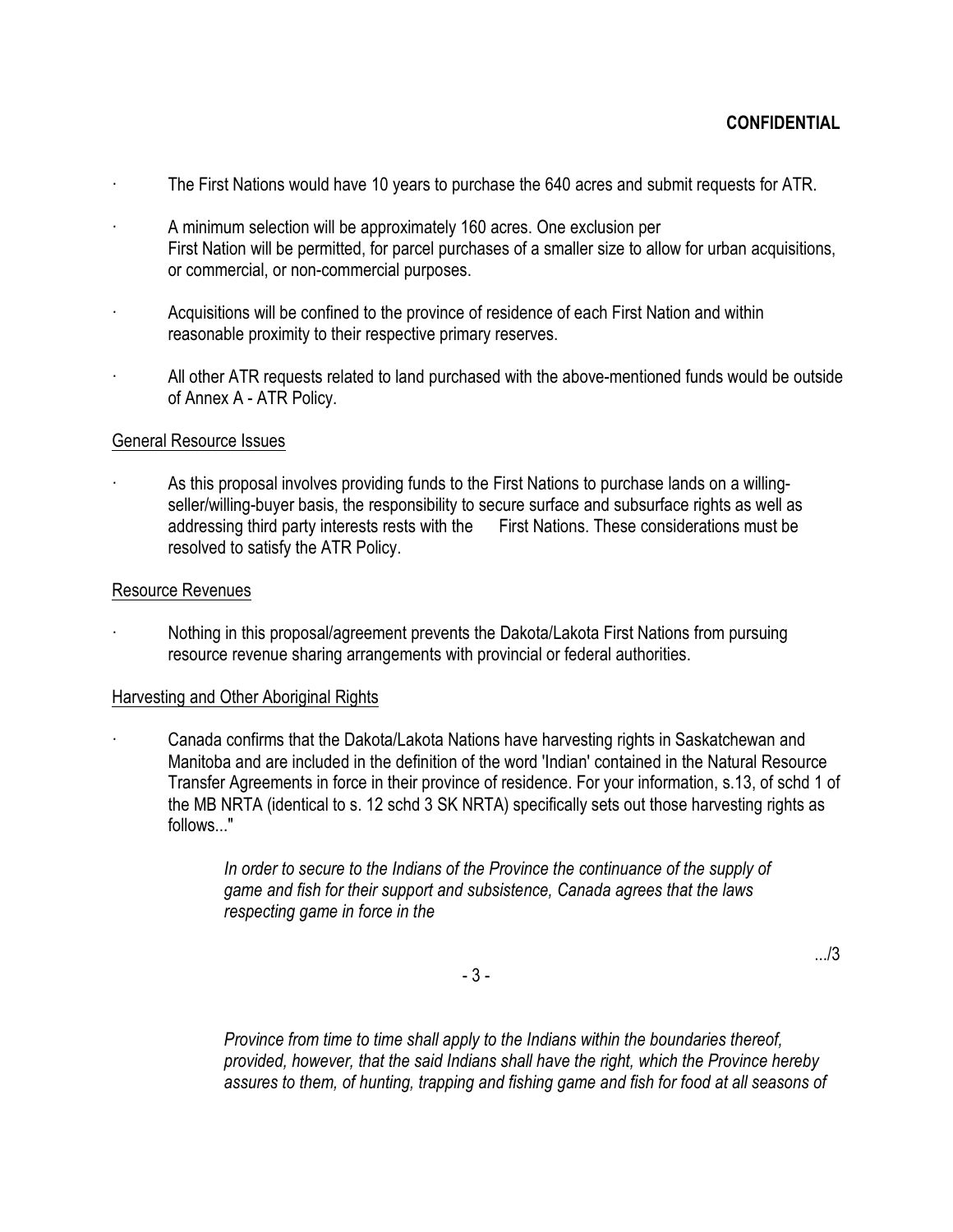*the year on all unoccupied Crown lands and on any other lands to which the said Indians may have a right of access.*

# Self-government

- · Canada's Inherent Right Policy recognizes the inherent right of self-government as an aboriginal right protected by s. 35, (i.e. it recognizes that such a right exists), but does not recognize that any specific group has that aboriginal right. The policy calls for implementation of the inherent right to self-government through negotiations, and for leaving questions about the nature, scope and content of any aboriginal rights to self-government to the courts. In that respect, the Dakota/Lakota Nations would not be treated any differently than any other First Nation in Canada.
- · Canada confirms that, under the Inherent Right Policy, the Dakota/Lakota First Nations are eligible to submit a self-government negotiation proposal to the Department in the same manner as all other First Nations and that the proposal would be assessed against the same criteria used for all First Nations.

## Financial Settlement

Canada does not acknowledge any legal obligation to the Dakota/Lakota First Nations, therefore any financial component to the settlement is not characterized as compensation, nor was it determined by any period of time.

Canada does recognize the objective of the Dakota/Lakota First Nations to achieve a degree of economic independence and self-sufficiency and to address certain community development needs.

To address this objective, Canada's proposal would include:

- \$3,000,000 per First Nation to be directed to economic development initiatives.
- \$2,000,000 per First Nation, to employ the expertise required to carry out the land acquisition and economic development activities resulting from the cash injection for those components of the proposal. These funds would cover the salary dollars and administrative costs for two positions over a 10-year period.

.../4

- 4 -

· ·

·

\$50,000 per First Nation to cover the start-up costs for office space, equipment and furniture.

#### Constitutional Status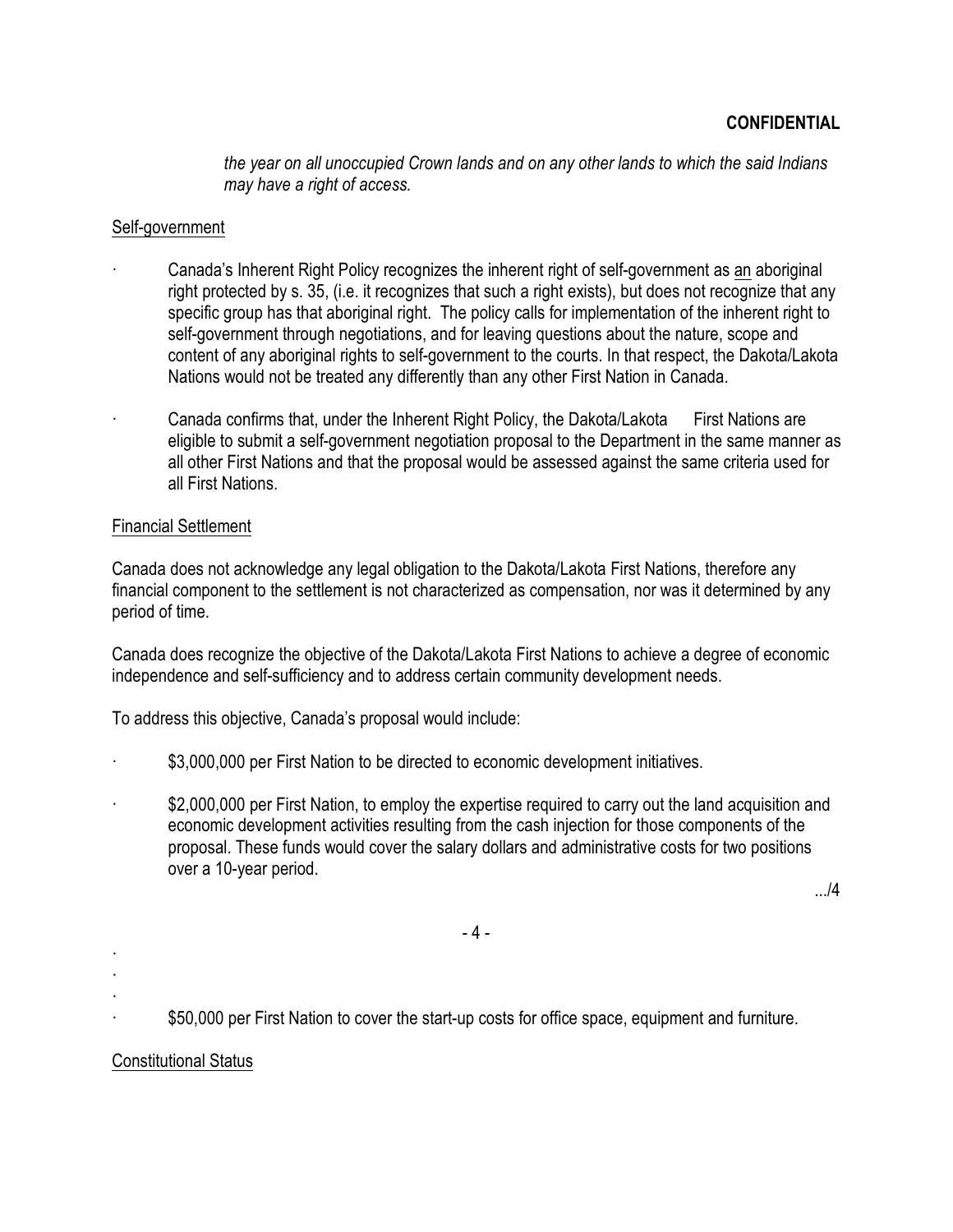- Canada is of the view that the Dakota/Lakota Nations do not possess aboriginal and treaty rights identified in s. 35 of the *Constitution Act*, 1982.
- · Any Settlement Agreement that may be concluded between Canada and any or all of the Dakota/Lakota Nations will be honoured by Canada and enforceable by the First Nation, outside the *Constitution Act,* to the same extent as an agreement entered into between Canada and a First Nation that does possess s. 35 rights.

## Other Considerations

- · The proposed resolution package undertakes to recognize the Dakota/Lakota as valuable and respected residents of this country's First Nation community. Furthermore, the resolution package will seek to commemorate the unique historical relationship, based on alliance, peace and friendship, between the British Sovereign and the Dakota/Lakota in the evolution of British North America. Canada would welcome discussions to devise an acceptable approach to implement this element of the resolution package when and if the Minister receives a mandate to enter into a settlement agreement.
	- · Canada would enter into individual settlement agreements with each First Nation and would require that the settlement agreement be ratified by each community. The threshold level for the ratification would be agreed upon at time of drafting the settlement.

#### Releases

Canada will require comprehensive releases from each Dakota/Lakota First Nation entering into a settlement agreement releasing Canada from any future claims by the First Nations for aboriginal or treaty rights identified in Section 35 of the *Constitution Act, 1982*, the right to seek to adhere to any existing treaty or to claim any treaty rights, the right to further land claims pursuant to treaty, the Orders in Council of 1873 and/or 1874, any harvesting rights except as provided in their provincial *Natural Resource Transfer Agreements*. Canada will further require that these releases be supported by

.../5

- 5 -

comprehensive indemnification agreements protecting Canada from liability in the event any Dakota/Lakota First Nation members ever commence proceedings in the future against Canada for any of the claims to be released by the settlement agreements. Conclusion

If consensus is reached on the elements of a settlement, and the Minister agrees that this proposal is a reasonable one to address the grievances of the Dakota/Lakota